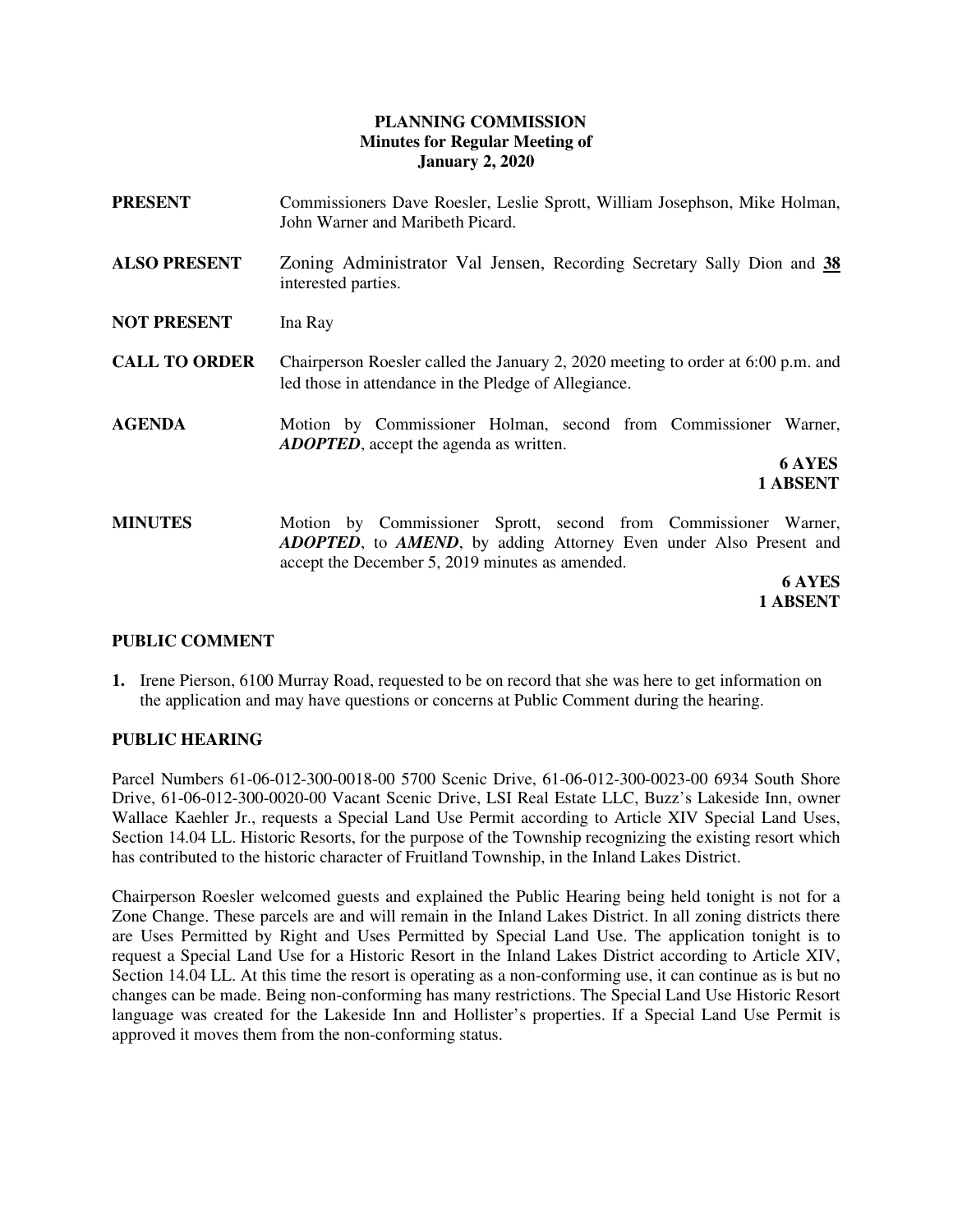# **PUBLIC HEARING OPEN 6:15 P.M.**

Zoning Administrator Jensen stated he has what is required for the pending Special Land Use Application.

# **CORRESPONDENCE**

Chairperson Roesler advised we received correspondence from the following:

- **1.** Mike & Judy Reed, 5982 South Shore Drive, **supports**.
- **2.** Sheila Daugherty, 5575 Scenic Drive, **supports**.
- **3.** Lawrence Page, **supports**.
- **4.** Dallas & Sharon Dort, 6011 Murray Road, 6039 Murray Road, **supports**.
- **5.** Mike Byam, **supports**.
- **6.** Cade & Whit Sibley, 5841 Murray Road, **supports**.
- **7.** Mary & William Singleton, 4901 Scenic Drive, **supports**.
- **8.** Kathy Sicher, 5625 McFall Cir., **supports**.
- **9.** Mark & Faith VanVliet, **supports**.
- **10.** Chuck Miller, 5756 Duck Lake Road, **supports**.
- **11.** Kathy & Tom McGreal, 4030 Scenic Drive, **supports**.
- **12.** Jim & Jane Zwiers, 5636 Duck Lake Road, **supports**.
- **13.** Dave & Chris Pequet, 15 Salt Creek Lane, #404, Hinsdale, IL, **supports**.
- **14.** Frank Lundell Jr., 3239 Scenic Drive, **supports**.
- **15.** Robert J. Penny, 5830 Duck Lake Road, **supports**.
- **16.** James Runyan & Marcia Funnell, 6070 Scenic Woods Circle, **supports**.
- **17.** George Byam, 6420 South Shore Drive, **supports**.
- **18.** Rev. Robin Whitlock, President, Lakeshore Dunes Homeowners Association, improvements are one thing, growth is another. With not knowing the changes that are being considered the hope is that the process will be considered carefully and shared far afield in order for many to contemplate and respond.
- **19.** Verlin Bush, 6472 Woodtrail Ct., **supports**.
- **20.** Barbara Craft & John Otterbacher, appreciate the upgrades Buzz has made to the property, he has been a good neighbor, however they do have concerns about Buzz's interest in selling or soliciting additional partners to expand his business. They know many of the existing buildings on the property need renovation or replacement and would support these initiatives. Has concerns, however, about an increase in density, traffic, noise, sewage and detrimental changes to the quality and character of the neighborhood.
- **21.** Thomas & Sandra Huebner, 6002 South Shore Drive, **supports**.
- **22.** Frank & Judy Lee, 7126 Rogers Road, not opposed to improvements, however, are very concerned about the nature of future improvements or expansion and the environmental impact they will have.
- **23.** Ronald & Nan Bruskotter, **supports**.
- **24.** Frank E. Wierengo, 4917 Scenic Drive, **supports**.
- **25.** Craig Kouri, opposed without an actual redevelopment proposal from the current land owner or future land owner.
- **26.** Richard Klassen, 4321 Indian Point Road, **supports**.
- **27.** Brenda Groessl & Terra Kunish, 5710 Scenic Drive, concerned about current conditions.
- **28.** John Closz, resident of N. Muskegon, **supports**.
- **29.** Mark J. Zickel, **supports**.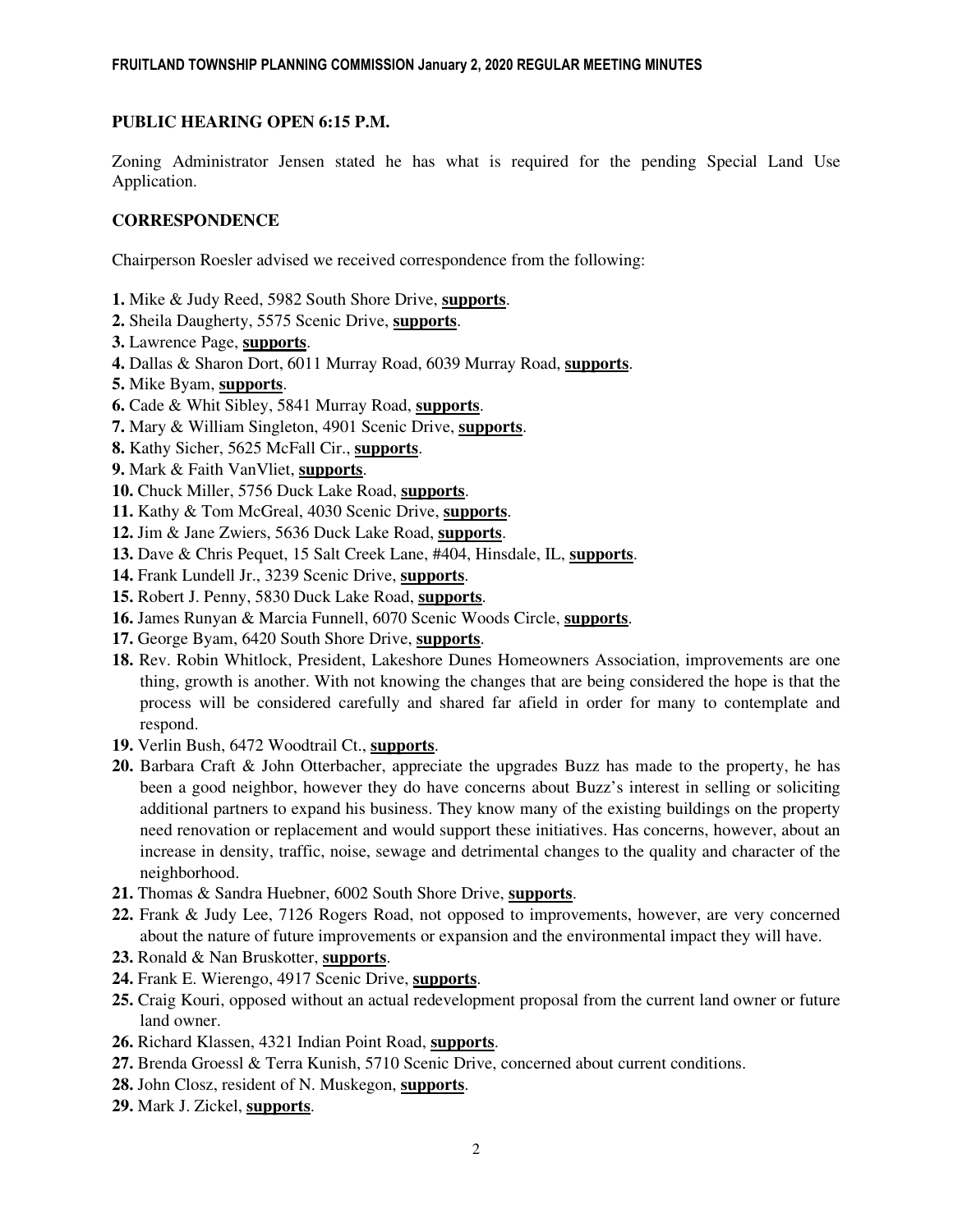- **30.** Candace & Mark Hinshaw, 5792 South Shore Drive, **supports**.
- **31.** Susan Savoie, 5310 South Shore Drive, **supports**.
- **32.** Candace Hinshaw, left Supervisor Jeske Voice message, **supports**.
- **33.** Katherine Davis, 6035 Murray Road, **supports**.
- **34.** Charles Kushell, Steve Novak, Brenda Groessl, neighbors adjacent to Lakeside Inn, express concerns about current conditions.

Applicant Kaehler advised 7 of the most profitable rentals were unable to be used because of a failing septic system and being partially under water this past season. High water has caused major issues. Before spending a lot of money for plans, application fees, etc., he wants to be recognized as a Historic Resort.

# **PUBLIC COMMENT**

- **1.** Rob Hansen, 4919 W. Giles Road, states he is good friends of Buzz and Nan, previous owner of the Red Rooster, stated this is a wonderful community and Buzz's Lakeside Inn is a gem, **supports**.
- **2.** Frank Wierengo, 4917 Scenic Drive, states he also represents the Singletons, Doyles and McNiels, and agrees with Rob's comments, businesses need to be viable, **supports**.
- **3.** Dr. Robert Penny, 5830 Duck Lake Road, states he submitted correspondence, **supports**.
- **4.** Mark Hinshaw, 5792 South Shore Drive, states he submitted correspondence, Lakeside Inn was the place to stay when visiting the area, critical time with high water to allow changes to keep people coming to the area.
- **5.** Karolyn Rillema, 5549 Scenic Drive, states when reviewing the Site Plan Review and Special Land Use language she has the following concerns, being seasonal what months are included? Article XIV Special Land Uses, Section 14.04 LL. Historic Resorts language said they must preserve and protect the shoreline of resort property abutting White Lake; however, they have both a failed septic system and failing seawall, drainage issues, will this be taken care of? Parking, many times overflows onto roadway, do they have approvals from all regulatory agencies?
- **6.** Charlie Deupree, 6142 Scenic Woods Circle N., **supports**.
- **7.** Robert Wright, 6285 South Shore Drive, states he is representing the Turk family, states he would like to know if one of the houses was included and has parking concerns.
- **8.** Mike Cook, 6016 South Shore Drive, states he also represents the O'Connells, **supports**.
- **9.** Tim Langland, 6285 South Shore Drive, states he is representing the Turk family, states he takes exception of the house and parking, he understands it needs to be viable, does the Special land Use Permit expire? Supports only the one property on the lake being part of the Historic Resort.
- **10.** Tom Carmody, 5601 Scenic Drive, states the resort gives employment, nice place, needs to survive, **supports**.
- **11.** Erin Otterbacher, 7096 Rogers Road, on behalf of parents Barb Craft and John Ottebacher, states concerns with parking, septic, density, and season length.
- **12.** Jim Ziemba, 4387 Winterwood Shores, states he has used this resort for lodging, **supports**.
- **13.** Ann Dake, 6860 South Shore Drive, echo's **support**, encourages approval.
- **14.** Robin Novak, 6958 South Shore Drive, states this needs to be approved as soon as possible, **supports.**
- **15.** Terra Kunish, on behalf of Groessl family, **supports**, however, has concerns for some of the uses that can be requested, season length, and drainage issues.

Applicant Kaehler responded by stating he is concerned about the septic issue as well; they are not using the building connected to it. Said again before spending a lot of money he needs to know if it is going to be recognized as a Historic Resort.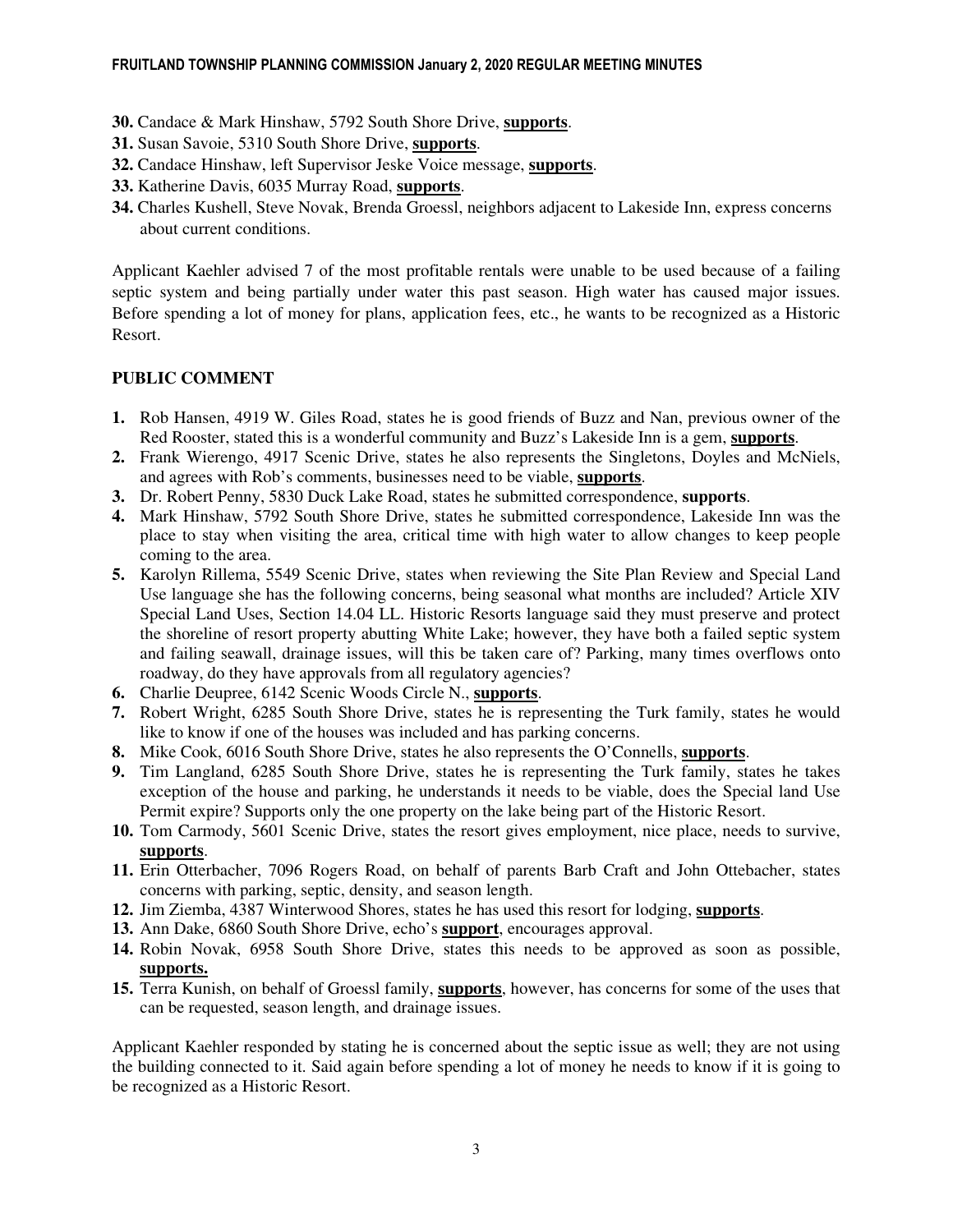#### FRUITLAND TOWNSHIP PLANNING COMMISSION January 2, 2020 REGULAR MEETING MINUTES

### **PUBLIC HEARING CLOSED 6:49 P.M.**

Chairperson Roesler stated the intent is not to increase the density, he asked Buzz for the number at full occupancy. The number was determined to be 158.

The Commissioners went over the review standards, most of the standards are for development not something existing. One of the standards refers to parking, it has been determined by Zoning Administrator Jensen the number of parking spots now is 90 cars. Another standard had to do with lighting, at this time there are no lighting issues. The standard pertaining to fencing brought forth a comment from the neighboring owner that maybe a chain link fence would keep the resort people off her property. The standard pertaining to septic was answered that those rentals hooked to the failing septic have been red tagged by the Muskegon County Health Department and are not being used, this issue will be taken care of with the next application.

Commissioner Holman asked if there was parking for handicap, fire and EMS.

Applicant Kaehler stated there are 2 handicap spots, however, nothing for fire and EMS, they go wherever.

Chairperson Roesler advised the current months of operation need to be established.

Applicant Kaehler stated the season is May 1 – October 31.

Zoning Administrator Jensen states he has the documents needed to recommend approval, these parcels are included in the ordinance and the site plan submitted defines what is going on at this time.

> Motion by John Warner, second from Mike Holman, *ADOPTED*, to recommend approval to the Township Board of Trustees a Special Land Use Permit for Parcel Numbers 61-06-012-300-0018-00 5700 Scenic Drive, 61-06-012-300- 0023-00 6934 South Shore Drive, 61-06-012-300-0020-00 Vacant Scenic Drive, according to Article XIV Special Land Uses, Section 14.04 LL. Historic Resorts, for the purpose of the Township recognizing the exiting resort which has contributed to the historic character of Fruitland Township, in the Inland Lake District with the following stipulations: **1)** Seasonal months of operation May 1 – October 31 with the exception of Parcel Number 61-06-012-300-0012-00 6934 South Shore Drive, **2)** Enforce quiet hours 11 p.m. to 7 a.m. and quiet hour signs posted at activity sites, **3)** Lodging occupancy for sleeping maximum defined at 158 persons, **4)** Each building or area must not exceed fire code for occupancy, **5)** Maintain at least Sixty-Nine (69) parking spaces for guests and employees, **6)** Wedding receptions, graduation parties, family reunions, and other similar outdoor gatherings and uses are subject to Approval by the Township Board following recommendation by the Planning Commission and shall not exceed 150 persons which are typically associated with a resort. Any wedding reception, graduation parties, family reunions, and other similar outdoor gatherings and uses that exceeds 150 persons which are typically associated with a resort must seek specific Township Board approval.

 **6 AYES 1 ABSENT**